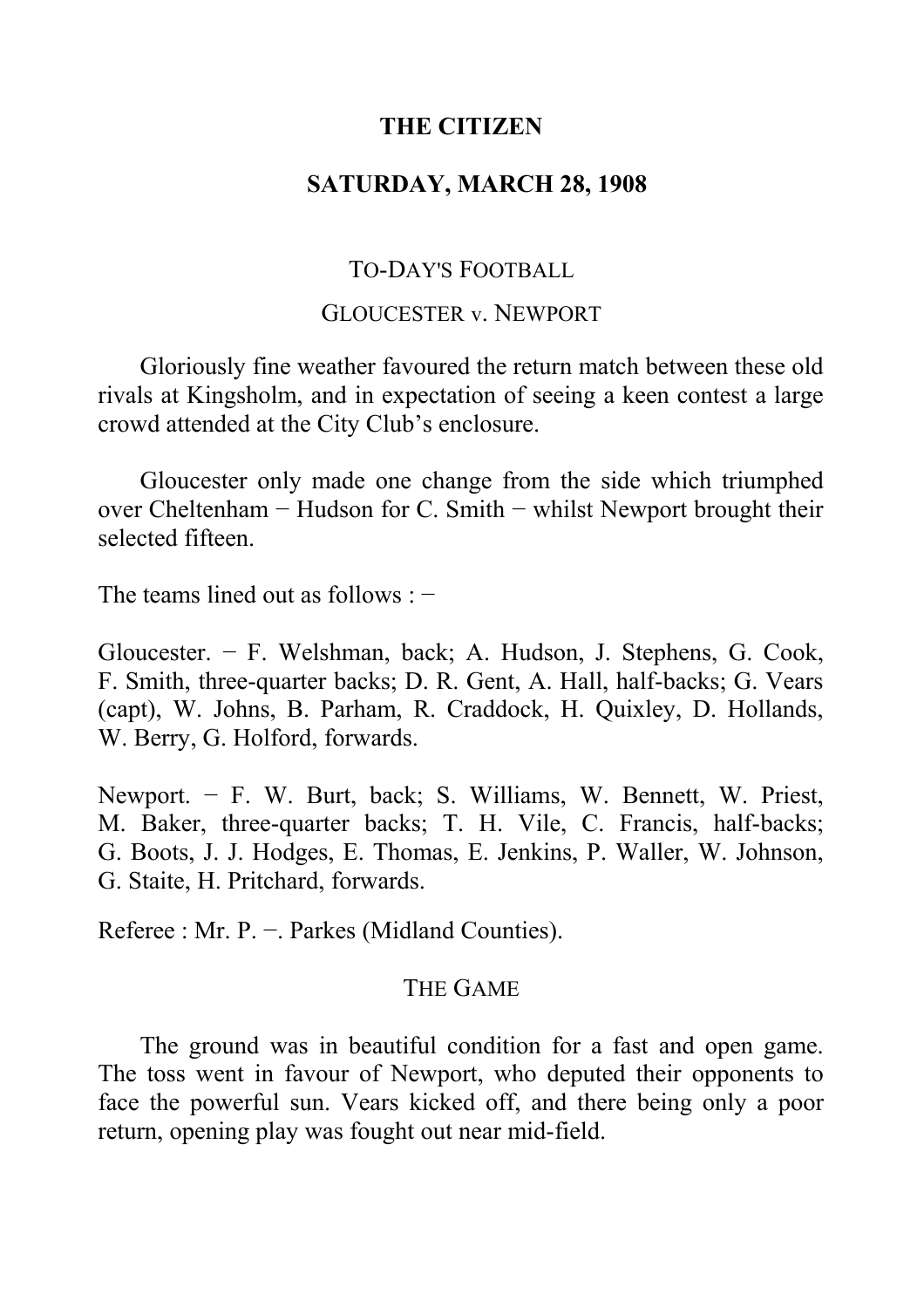Newport were penalised at the first scrum, but Cook's kick was carried back by the wind, and a visitor sent to touch. Gloucester immediately after came under the ban of the referee, and Burt with his kick found touch in the home half. A cross-kick by Hall was fumbled by F. Smith, and Williams dribbled through to Welshman, who was floored on the 25-line. Newport, rushing a scrum, went very close, and Gent punting over his line, Cook touched down for safety. A scrum followed five yards outside, and Berry, coming through grandly, brought relief.

A round of passing by the visiting backs looked dangerous, but a forward transfer was given against Williams. Newport again attacked strongly, Boots being only held up in time. Gloucester worked out a few yards, but for off-side by Hall Gloucester were penalised. Vile had knocked the ball back in the scrum with his hand, but the referee apparently did not notice it. From the favourable position Burt kicked a goal, and put Newport three points up.

Gloucester resumed, and centre play followed. Boots tried to open out from a line-out, but Stephens intercepted and ran clear. There was no one backing up, however, and the City centre went straight into the arms of Burt. The ball getting loose Hudson gathered, but being collared he passed out to Cook, who was floored by Baker.

Gloucester gained a few yards with a rush, but Newport returned with a passing bout. Bennett, however, lost the ball, and Cook receiving punted out of play. A flying kick by a visitor just went out of reach of several Gloucester men, but Gent recovered.

Vile again resorted to his trick of knocking the ball back into the scrum, but this time he was caught by the referee and duly penalised. Welshman's kick for goal was charged down, and Williams came through finely. He kicked hard and looked to have a good opening, but Hudson got back and effected a good collar.

Ensuing play was contested in the Gloucester half, where some weak tackling was witnessed on the part of the home players. Fortunately nothing serious resulted.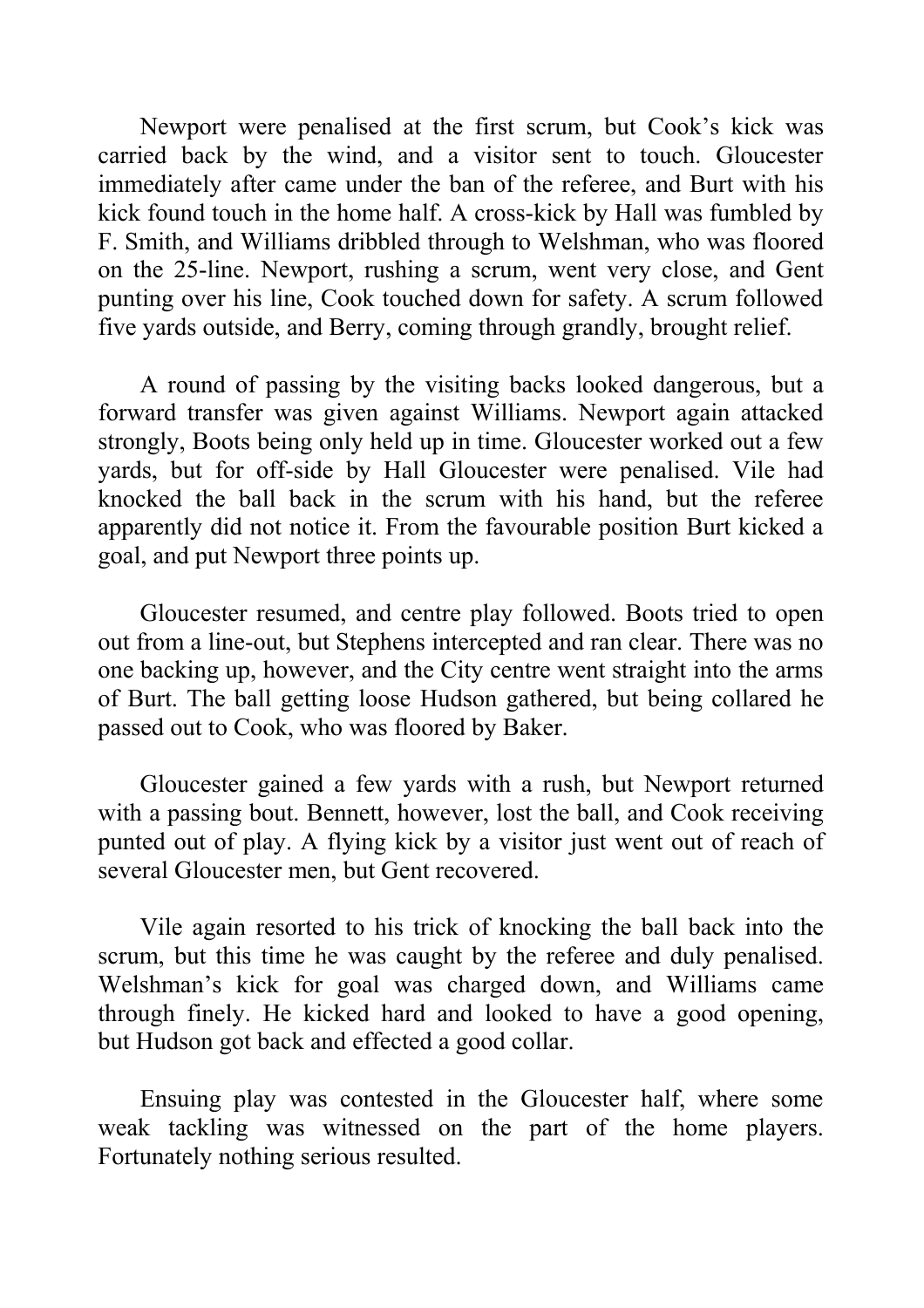Gloucester changed the venue by the aid of some good kicks by Cook, and then Newport were penalised. Welshman's shot for goal was a failure.

Resuming, some scrappy play was witnessed at the centre. Newport were again penalised for a palpable infringement by Vile, and Cook gained some 20 yards with the kick. Boots was prominent with a fine break-away from a throw-out, but he was well stopped.

The Gloucester forwards retaliated with a superb burst, and the ball was taken down to Burt at a big pace. Berry fielded on the bounce, but lost possession when there was every chance of a score. Newport cleared by the aid of a penalty, Welshman knocking on at mid-field.

The Newport forwards heeling, Vile passed out, but little ground was made. Gloucester replied with some neat exchanges, and Cook punted high, gaining touch in the visitors' half. Here the Gloucester forwards got off with a dashing burst, but Burt checked them finely.

A clever cross-kick by Hudson looked promising, but the International failed to put his men on-side, and Berry, who fielded, was given off-side.

Newport got well out by the aid of the free, but Gloucester returned with a brilliant dash. Berry gathered nicely on the run and raced almost to the line, when he passed. There was a scramble, out of which a minor was given − hard lines for Gloucester.

Restarting, there was some fast play, in which the home players held their own. Gloucester heeling, Gent sent out to Hall who, though partly collared, managed to transfer to Cook. The centre beat Bennett and then sent out a fine pass to F. Smith. The wing man put on full pace, and beating Burt in grand style ran over with a beautiful try amidst great enthusiasm. Cook failed at goal.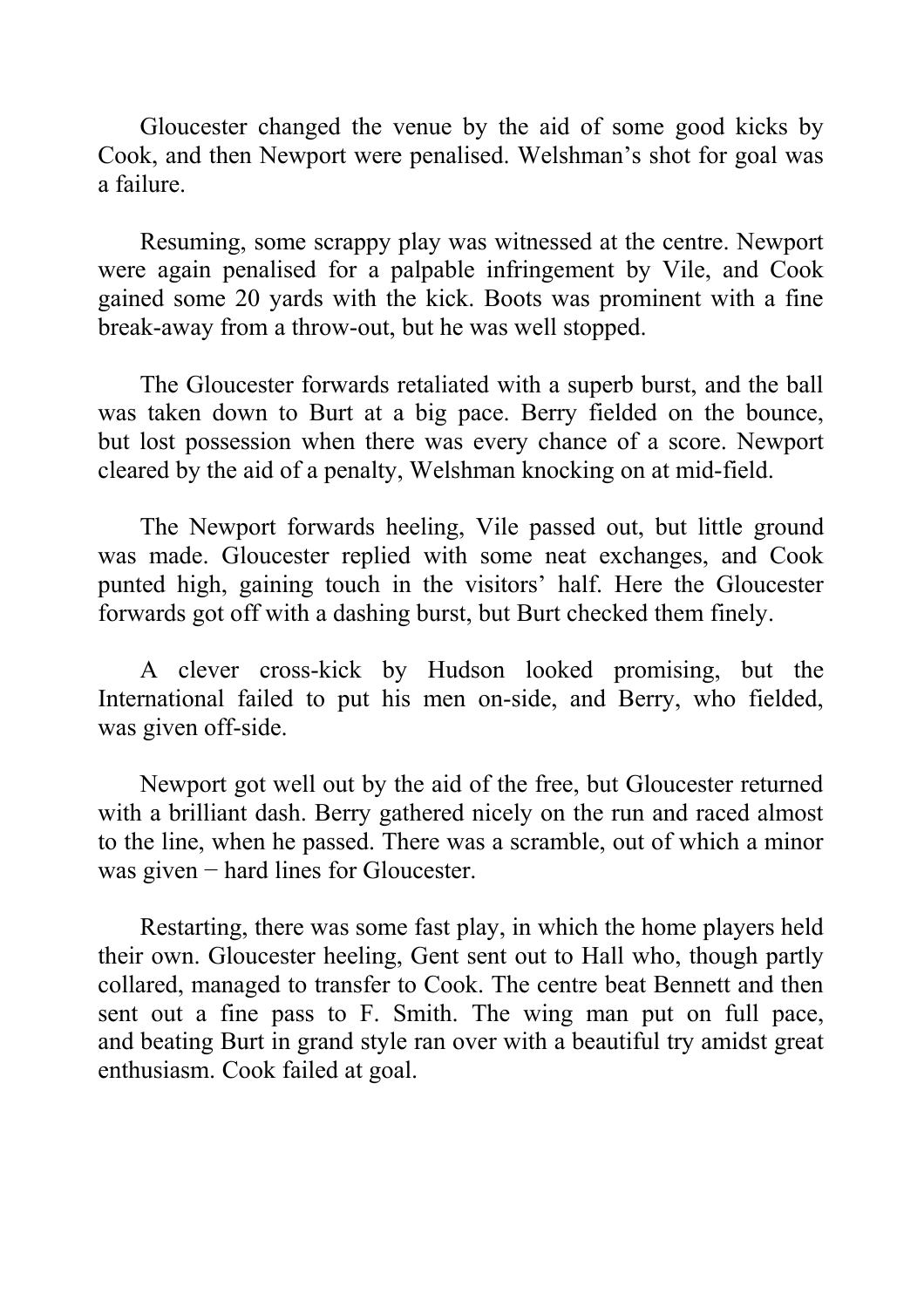Newport restarted, and a great struggle was seen. Gloucester gained the upper hand, and Cook, with a neat effort, only just failed to get the ball out to Smith.

Operations were confined to the Newport quarters, the City forwards doing dashing work in the loose. A sharp attack was warded off, and then a Newport forward, with a long kick, transferred play to just beyond mid-field, where the game was being contested at the interval.

> HALF-TIME SCORE : Gloucester ……….......…… 1 try Newport …….........…. 1 goal (p)

Boots restarted for Newport, there being no reply owing to the ball being knocked on. The visitors made headway from the first scrummage, but Hudson secured and sent back with a wonderful screw-kick to touch. The International a little later, from a pass by Gent, kicked finely to touch at the centre flag.

The Usksiders immediately rushed back, and Welshman stumbling in going for the ball the visitors got very close. An anxious time ensued for the City, but a timely punt brought the necessary relief.

Twice the Newport backs tried to open out, but failed lamentably. Still, the visitors confined play to the home half until off-side by Vile gave a penalty kick to Gloucester, and with the aid of this the City reached more favourable quarters.

The struggle was desperately keen forward, but nothing of incident occurred. Newport were getting possession in the scrum, but the backs could do little and the game was very uninteresting.

Vile and Francis worked the blind side of the scrum cleverly, and the latter punting high, the ball went to the Gloucester line. Cook, however, got back and cleared nicely.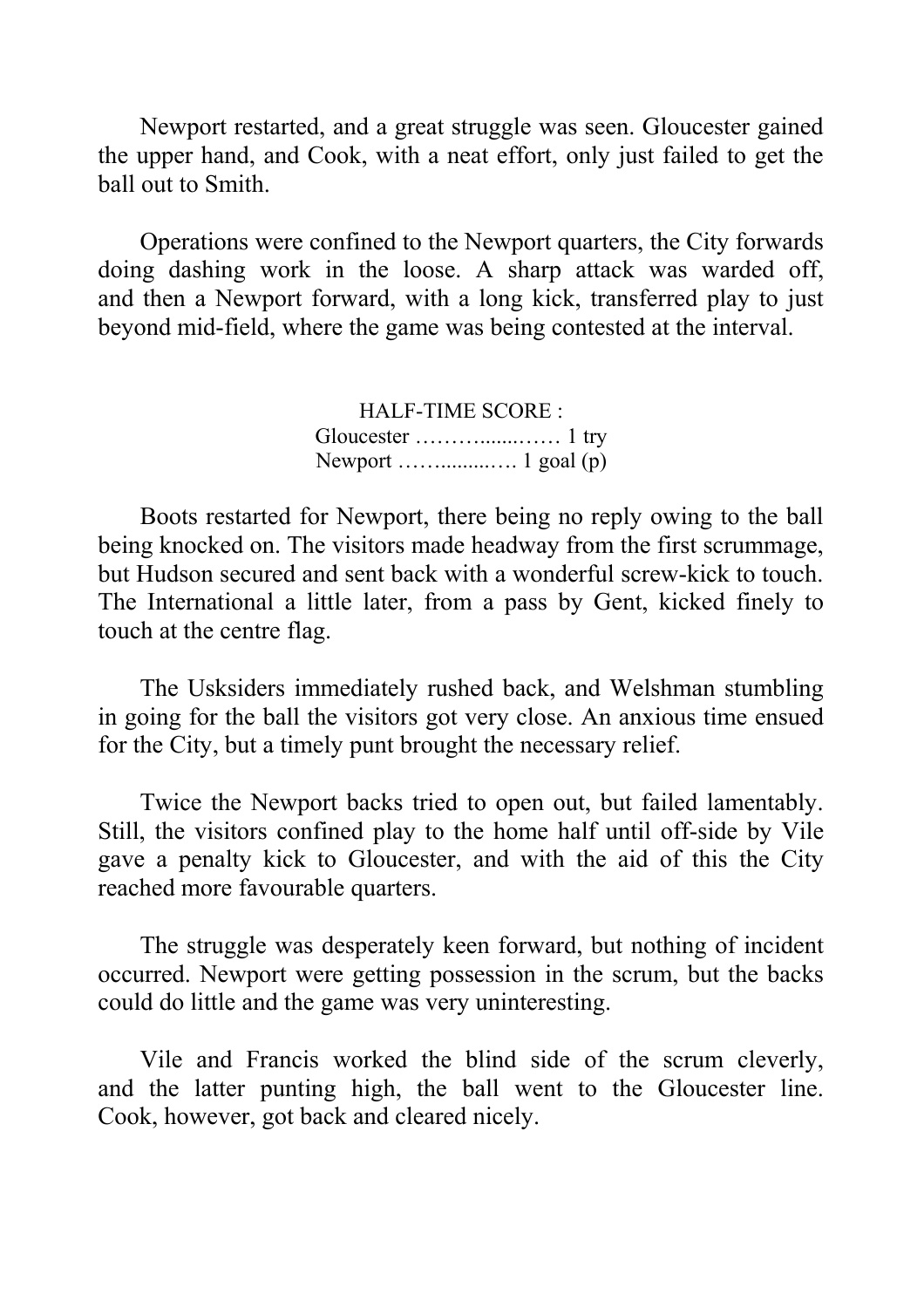Newport tried more passing, but it broke down, and Stephens dribbled through. The ball was cross-kicked, and Burt had some difficulty in clearing from several Gloucester men. The City rushed a few yards, and then for an infringement Newport were penalised. No charge was allowed, and Welshman, with a fine kick, landed a goal, giving Gloucester a three-point lead.

Newport resumed, and Hudson was conspicuous with some fine kicking, which enabled Gloucester to hold their own. Each side in turn made attempts at passing, but the ball was not handled with any degree of efficiency, and the movements soon broke down.

By good all-round work Gloucester came well away, and the Newport end was visited. The struggle was very exciting, and in front of the pavilion Vile and Craddock exchanged a few blows on the ground. A minute later the referee called the players together and administered a general caution.

Resuming, play continued to be hotly contested, but neither side could gain an opening. Twice Cook forced [words unreadable] from kicks, the ball once bouncing into touch-in-goal. Ensuing play was a trifle scrambling, the tackling being terrific on both sides.

The next five minutes was fought out evenly[*sic*] at mid-field, but was principally of a fierce forward nature. At length Vile started his backs in motion, but a long pass out was snapped up by Hudson, who went off at a great pace. He only had Burt to beat, and this he did in fine style, grounding the ball over the line to the accompaniment of loud cheering. Welshman failed with the place-kick, but this put the game safe for Gloucester. There remained only a few more minutes for play, and Gloucester fully maintaining their own, the end came with the City deservedly winners.

> RESULT : Gloucester …. 1 goal (p), 2 tries (9 points) Newport …..…………1 goal (p) (3 points)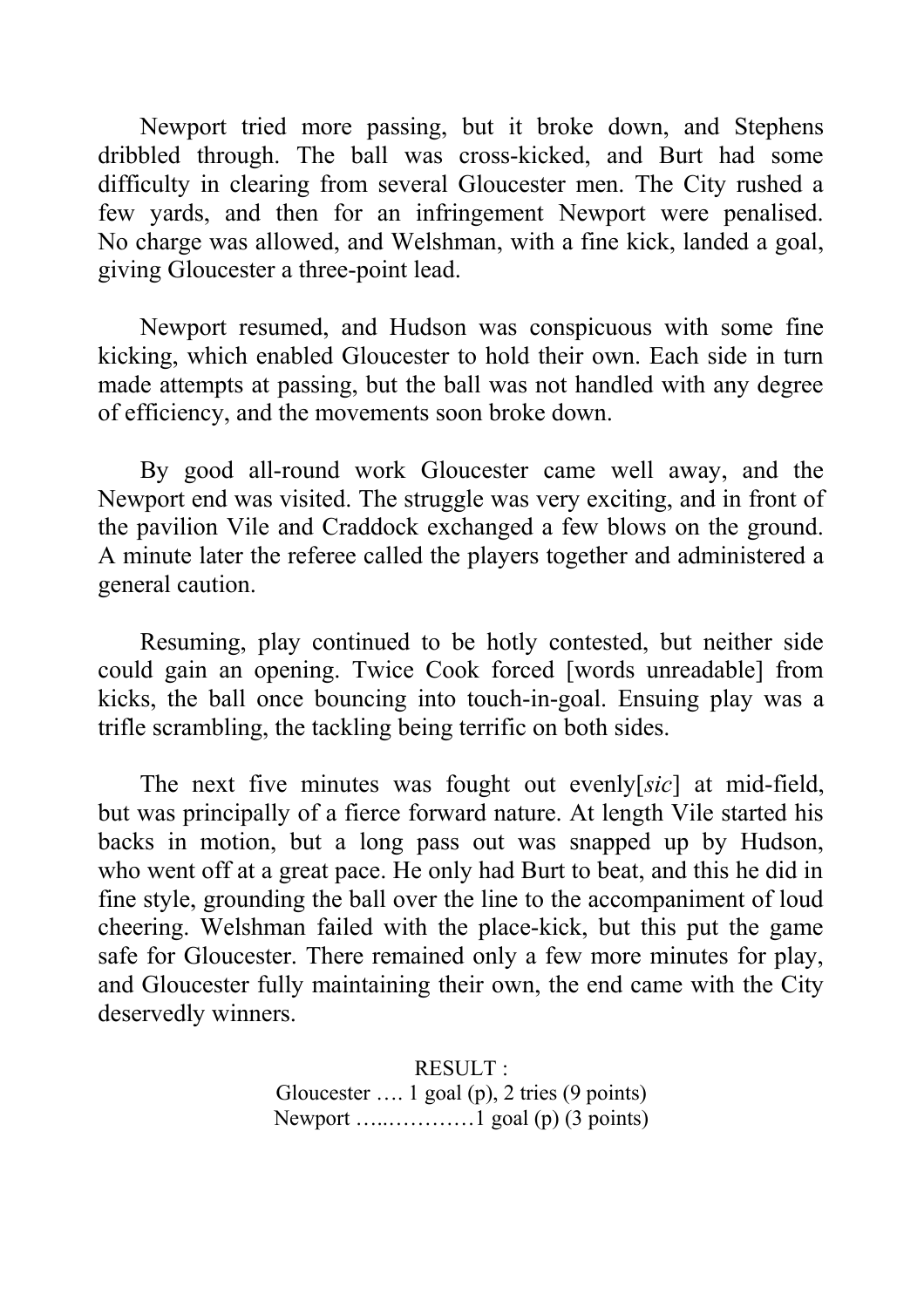#### REMARKS

Gloucester's victory to-day was a great achievement, for there was no question of the City being the better team. Leaving out the penalty scores, Gloucester were twice over the Newport line without any response − and what glorious tries both were !

To Frank Smith and Hudson belong the chief honours of the game, for it was their great single-handed efforts that led to the Newport defence being beaten. Gloucester's home record against the premier Welsh teams this season is a good one, and worthy of reproduction : -

> Beat Swansea, 8 points to 3. Lost to Cardiff, 11 points to 9. Beat Newport, 9 points to 3.

No other English club can point to such performances, and Captain Vears and his gallant colleagues may well feel proud of the achievements . − "Up City !"

Desperate and exciting as to-day's contest was, there was lacking for the most part that scientific back play and good combined passing one always expects when one of the class Welsh teams visit Kingsholm. In a large measure the keenness imparted into the struggle accounted for the breakdown of the backs, for the tackling was so deadly and close that the players found it a difficulty to get an opening.

In the second half especially, after Gloucester took the lead, matters were very hot indeed, and one or two players got out of hand. Vile, on the top of Craddock on the ground, exchanged "smacks" with the Gloucester forward, and there appeared a possibility of an ugly incident. Fortunately the players were parted before anything serious happened.

It is a great pity these scenes occur in a first-class match, and they cannot be too strongly condemned. We are not going to say which side started the unpleasantness  $-$  it is difficult for an outsider to see all that happens – but it was apparent the Newport team did not take their beating with that sportsmanship usually associated with them.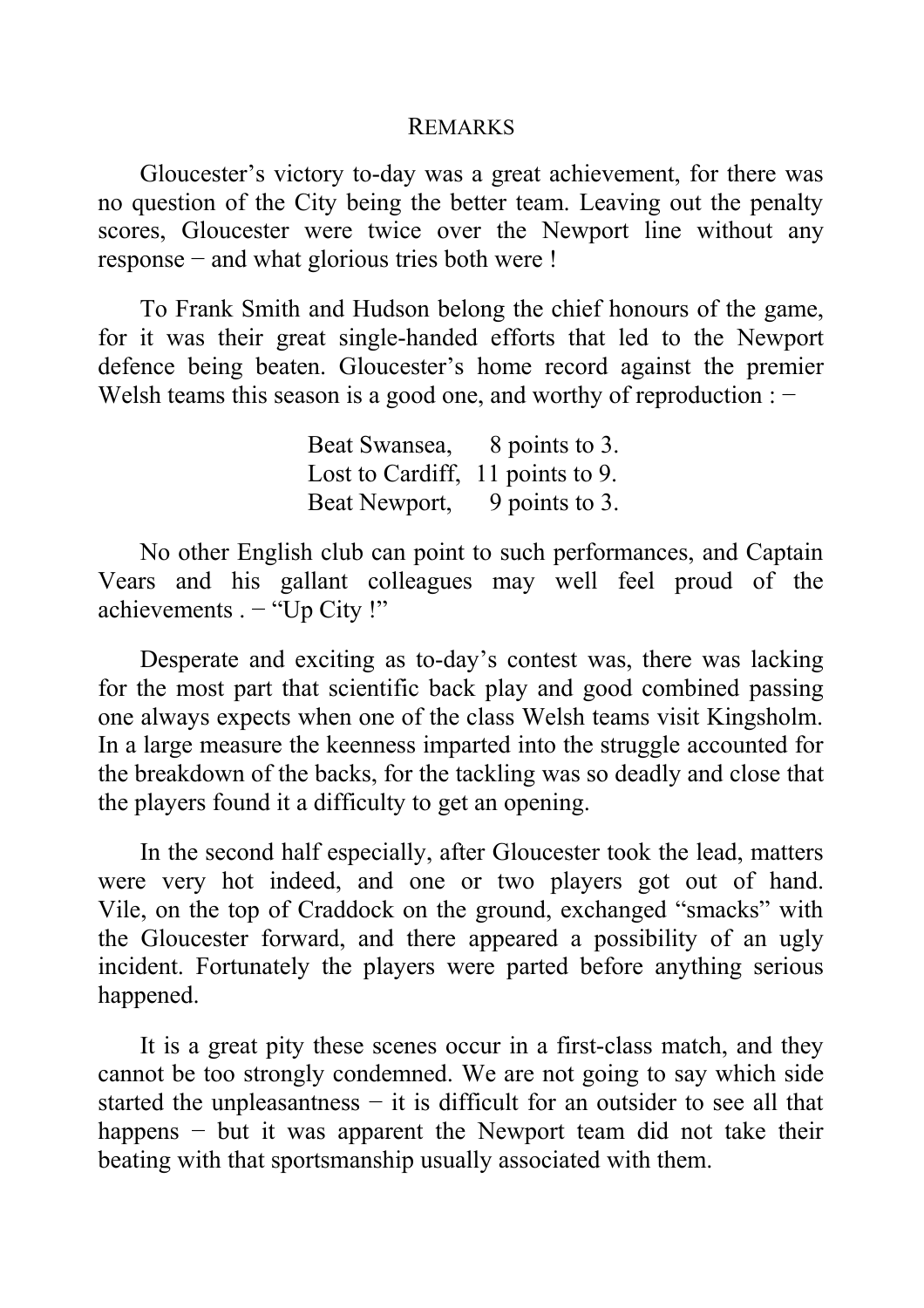The Gloucester forwards were opposed to a formidable eight to-day. Led by the International stalwarts (Boots and Hodges), with Thomas and other well-known players, the Uskside pack took some holding; but the Gloucester men never flinched, and to the end they held out splendidly. It was a grim struggle throughout, and no quarter was given on either side.

The visiting pack, aided by the tricks of Vile on putting the ball in the scrum, got possession more often, but this was the only department in which Newport really held an advantage. In the loose and lines-out the City eight got through a tremendous amount of work, and from one or two [2 or 3 words unreadable] bursts something tangible in the way of scoring should have been their reward.

Individually Berry stood out as a great worker in all phases of play, and in the ex-soldier the City have found a really good forward. From one strong dash Berry looked all over a scorer, but he lost the ball or passed forward – right on the line. This was not the only occasion the Newport lines escaped in the first half. Johns, Vears, Parham, and Holford were noticeable for special efforts, and Quixley, Craddock, and Hollands bore their part well. For Newport, Boots was very prominent in out of touch play, and Thomas, Pritchard, and Hodges played up to their reputations.

At half-back, Vile spoiled his display by continual infringements, and he was several times penalised for knocking the ball into the scrum. In a player of his standing one would expect to find him above these kind of tricks. Gent, who was opposed to Vile, worked hard and effectively, and he did a lot of sound work, especially in tackling. Neither outside half was a great success, their chief failure being inability to let the ball go on at the proper moment.

The best three-quarter work was chiefly individual, and in this respect the Gloucester men outshone their opponents. The Newport quartet had the ball repeatedly, but showed poor judgment in handling, and their attempts to break through were not attended with any great success.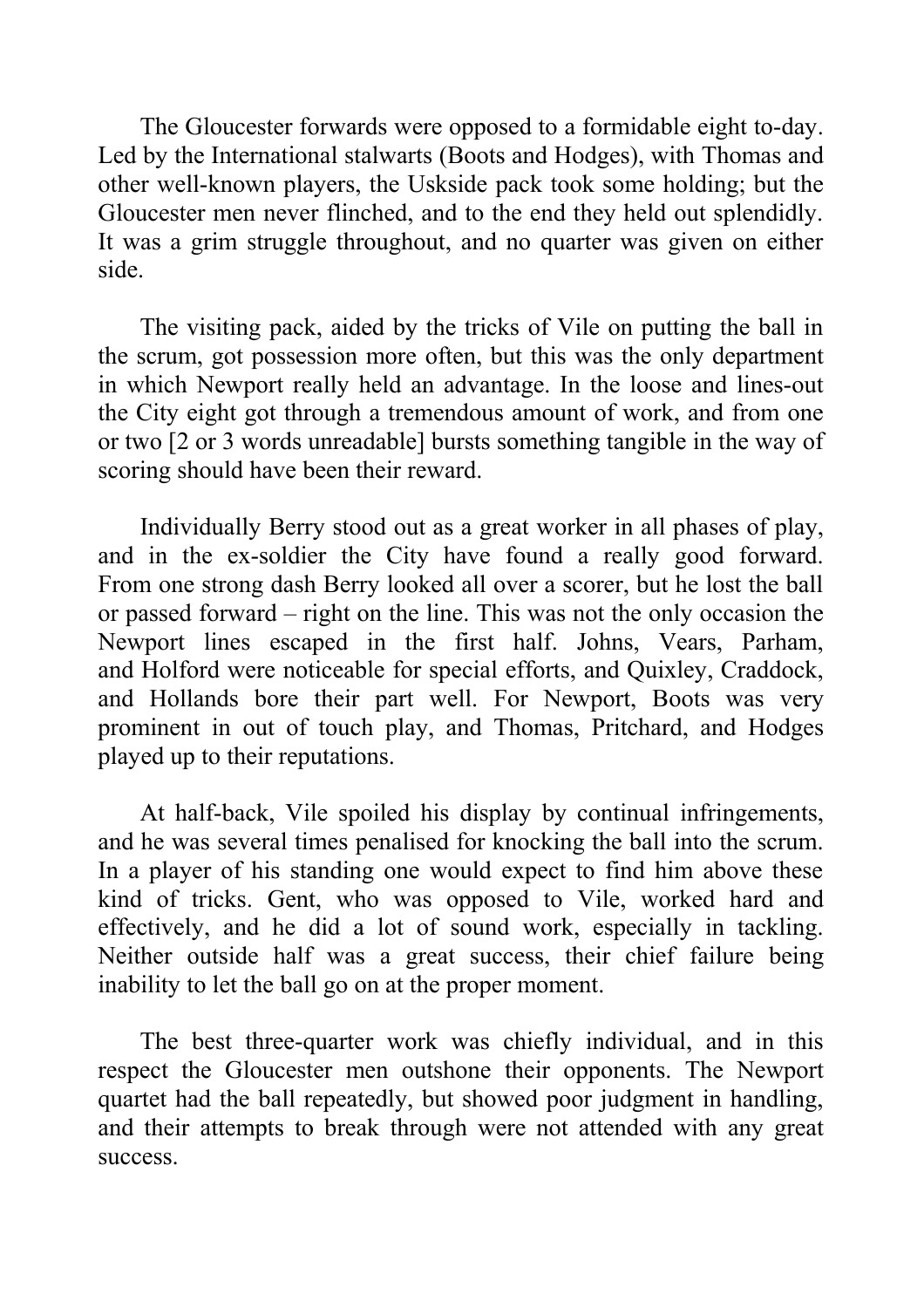Cook and Stephens, in the centre, had the whip hand of Bennett and Priest, the first-named kicking beautifully and always doing the correct thing. Hudson did not get many passes, but he followed the game keenly and put in some capital defensive work. His try just before the finish showed the International's aptitude to make the best use of the slightest opening. Hudson was clear before the Newport backs appreciated the situation, and Burt, who tried hard to cut him off in the corner, had to admit defeat.

Frank Smith's try was one of the prettiest imaginable. He had a long way to go for the line, and beat Burt in a confined space near the touchline, but the little Gloucestrian accomplished both, and completed a very fine score. Baker and Williams, the Newport wings, were not up to the mark.

At full back, Welshman made a slip or two, but on the whole he was better than Burt. The City custodian put in some capital kicks, the length and direction of which were excellent.

### GLOUCESTER A v. NEWPORT A

The match at Newport between the rival Second teams of these clubs was regarded with great interest, having regard to the City's wonderful run of success this season. Gloucester took down a strong side, and though fully expecting a keen game were fairly confident of holding their own.

There was a good crowd of spectators. Newport started but Gloucester attacked, and brought off several rounds of passing through smart work by Dix an Arthur, but could not score.

Newport then attacked, Rowlands doing good work at outside half. Plummer had hard lines on one occasion, getting clear of everybody, but he had previously knocked on. Gloucester kept up a hot attack again until the interval.

| <b>HALF-TIME SCORE:</b> |  |
|-------------------------|--|
|                         |  |
|                         |  |